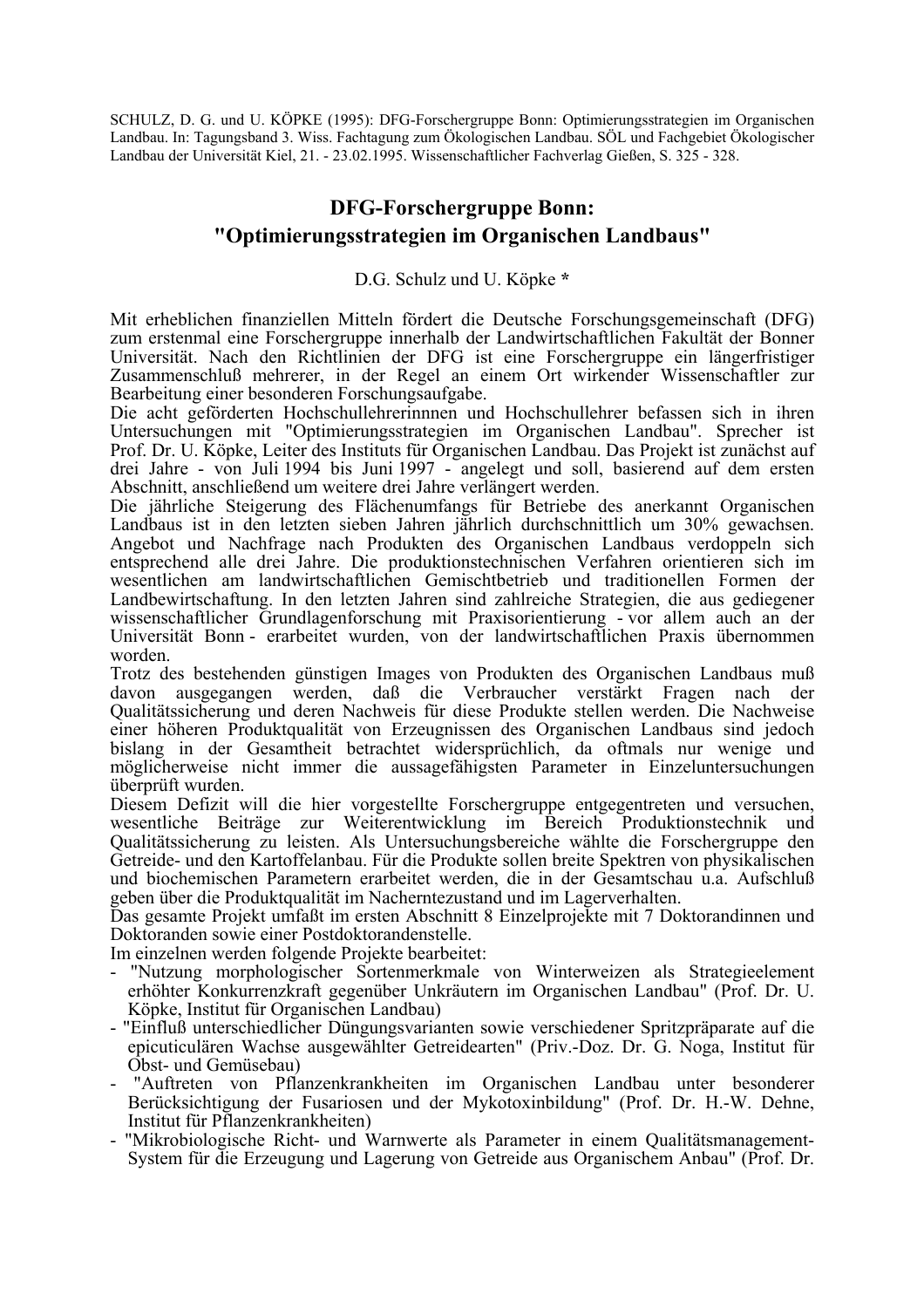J. Krämer, Institut für Pflanzenkrankheiten, Abteilung für Landwirtschaftliche und Lebensmittel-Mikrobiologie)

- "Charakterisierung der Backqualität von Weizen(-Kleber) aus dem Organischen Landbau (Prof. mittels Differenzkalorimetrie" Dr.  $H_{\cdot}$ Büning-Pfaue. Institut fiir Lebensmittelwissenschaften und Lebensmittelchemie, Lehrstuhl für Lebensmittelchemie)
- "Oligosaccharin-Expression von Kartoffeln und Getreide bei Organischem Anbau" (Prof. Dr. B. Schmitz, Institut für Anatomie, Physiologie und Hygiene der Haustiere, Abteilung für Biochemie)
- "Ertrag, Qualität und Nachernteverhalten von Kartoffeln bei organischer, biologischdynamischer und mineralischer Bewirtschaftung" (Prof. Dr. U. Köpke, Institut für Organischen Landbau)
- "Physikalische Stoffeigenschaften von Kartoffeln als Qualitätsmerkmale und deren Abhängigkeit von der Bewirtschaftungsform" (Prof. Dr. K.-H. Kromer, Institut für Landtechnik)
- "Kontinuierliche NIR-Spektrometrische Qualitätssicherung bei Kartoffeln aus Organischem Anbau" (Prof. Dr. H. Büning-Pfaue, Institut für Lebensmittelwissenschaften und Lebensmittelchemie. Lehrstuhl für Lebensmittelchemie)

Innere Organisation und Vernetzung der Forschergruppe ergeben sich durch

- 1. Die Bearbeitung von Parametern, die an gemeinsam konzipierten und genutzten faktoriellen Feldversuchen erhoben werden;
- 2. Die gemeinsame Nutzung von Personal und Gerät;
- 3. Den intensiven Datenaustausch und den gemeinsamen Aufbau zentraler Datenbanken, die  $bspw$ .
- 4. Die Erarbeitung von Qualitäts-Indizes der landwirtschaftlichen Produkte basierend auf zahlreichen, bislang noch nicht verknüpften qualitätsrelevanten Parametern erlauben, und
- 5. Die Überprüfung möglicher Korrelationen von Parametern, die aufgrund der relativen Fachferne der einzelnen Arbeitsgebiete zueinander oder bisher nicht in diesem Bereich eingesetzter Methoden in dieser Weise noch nicht zusammengestellt wurden.
- gemeinsame Colloquien, Feldbegehungen und labormethodische 6. Regelmäßige Demonstrationen dienen dem kontinuierlichen Informationsaustausch.

Hier übernimmt das Institut für Organischen Landbau die Anlage, Betreuung und Durchführung der Feldversuche, quantifiziert die Ertragsbildung und die Ernteerträge und analysiert diverse qualitätsbestimmende Eigenschaften des Erntegutes mit konservativer (z. B. naßchemischer) Analytik, ergänzt um unkonventionelle Testverfahren,  $Z.B.$  $in$ Zusammenarbeit mit der Arbeitsgruppe Lebensmittel-Mikrobiologie oder externen Instituten. Am selben Erntegut werden physikalische Meßverfahren mit dem gleichen Ziel der Erstellung einer umfassenden Datei zur Beschreibung der Produkt(Stoff-)-Eigenschaften der Kartoffelknollen aus differenziertem Anbau durchgeführt (Institut für Landtechnik).

Im zweiten Abschnitt sollen an diesem Objekt Untersuchungen zum Oligosaccharin-Profil mit Kartoffelknollen unter Standardbedingungen (Anbau - und Lager betreffend) sowie unter Belastungen (Verletzungen, Infektionen etc.) erfolgen, um zu prüfen, ob gegenüber dem Standard veränderte Oligosaccharinprofile als neue Indikatoren der Qualität, insbesondere des Nachernteverhaltens genutzt werden könnnen. Die von den Arbeitsgruppen erarbeiteten Daten sollen mit den kontinuierlich während der Vorernte-Phase durchgeführten Nah-Infrarot-spektrometrischen Messungen (NIR) korreliert bzw. verknüpft werden, um dieses optische Verfahren im Hinblick auf seine Einsatzmöglichkeiten zur Qualitätssicherung und als mögliche Entscheidungshilfe für die Bestimmung des optimalen Erntetermins zu überprüfen.

In ähnlicher Weise arbeiten 5 Arbeitsgruppen am Komplex "Qualitätssicherung im Getreidebau: Mikrobielle Belastungen des Ernteproduktes als Folge der Anbautechnik -Auswirkungen auf Endprodukt und Eignungswert (Verarbeitungsqualität)".

Die Effizienz der Unkrautkontrolle - aufbauend auf einer sekundären und tertiären Bodenbearbeitung bei Dunkelheit, mit erwarteter Reduktion der Unkrautdichte von